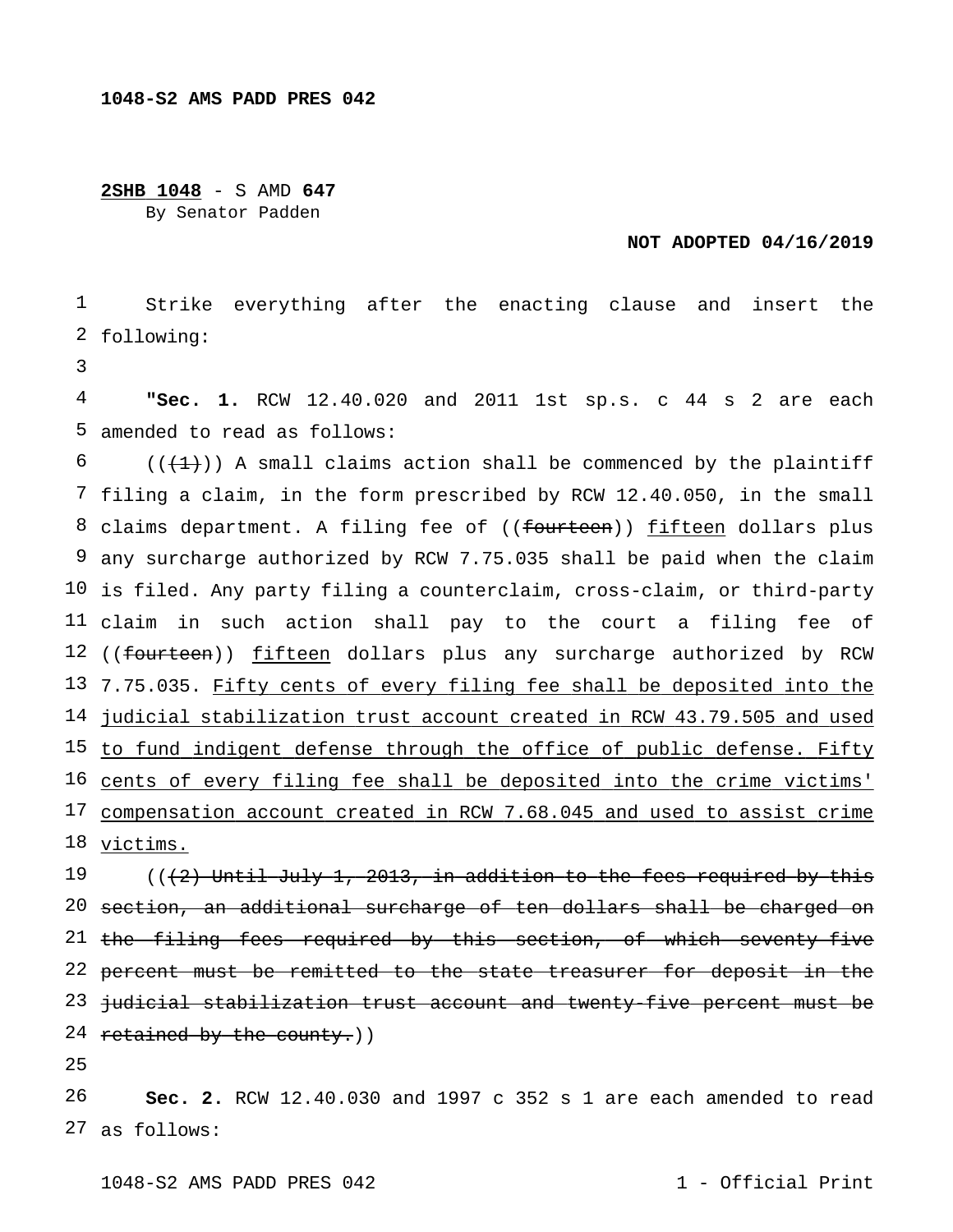the matter. The court shall issue a notice of the claim which shall be served upon the defendant to notify the defendant of the hearing date. 4 A trial need not be held ((<del>on this</del>)) <u>at the</u> first ((<del>appearance</del>)) hearing, if dispute resolution services are offered instead of trial, 6 or local practice rules provide ((that trials will be held on 7 different days)) for a pretrial hearing. Upon filing of a claim, the court shall set a time for hearing on

 as follows: **Sec. 3.** RCW 12.40.040 and 1997 c 352 s 2 are each amended to read

 the service of summons or complaint and notice in civil actions as described in RCW 4.28.080 or by registered or certified mail if a return receipt with the signature of the party being served is filed with the court. No other legal document or process is to be served with the notice of claim. Information from the court regarding the small claims department, local small claims procedure, dispute resolution services, or other matters related to litigation in the small claims department may be included with the notice of claim when served. The notice of claim ( $(ean)$ ) may be served either as provided for

 22 claim. Service must be complete at least ten calendar days prior to the first hearing. The notice of claim shall be served promptly after filing the

 receive from the plaintiff, besides mileage, the fee specified in RCW 36.18.040 for such service; which sum, together with the filing fee set forth in RCW 12.40.020, shall be added to any judgment given for plaintiff. The person serving the notice of claim shall be entitled to

 as follows: **Sec. 4.** RCW 12.40.050 and 1984 c 258 s 62 are each amended to read

 33 The name and address of the plaintiff; (2) a sworn statement, in brief and concise form, of the nature and amount of the claim and when the 1048-S2 AMS PADD PRES 042 2 - Official Print A claim filed in the small claims department shall contain: (1)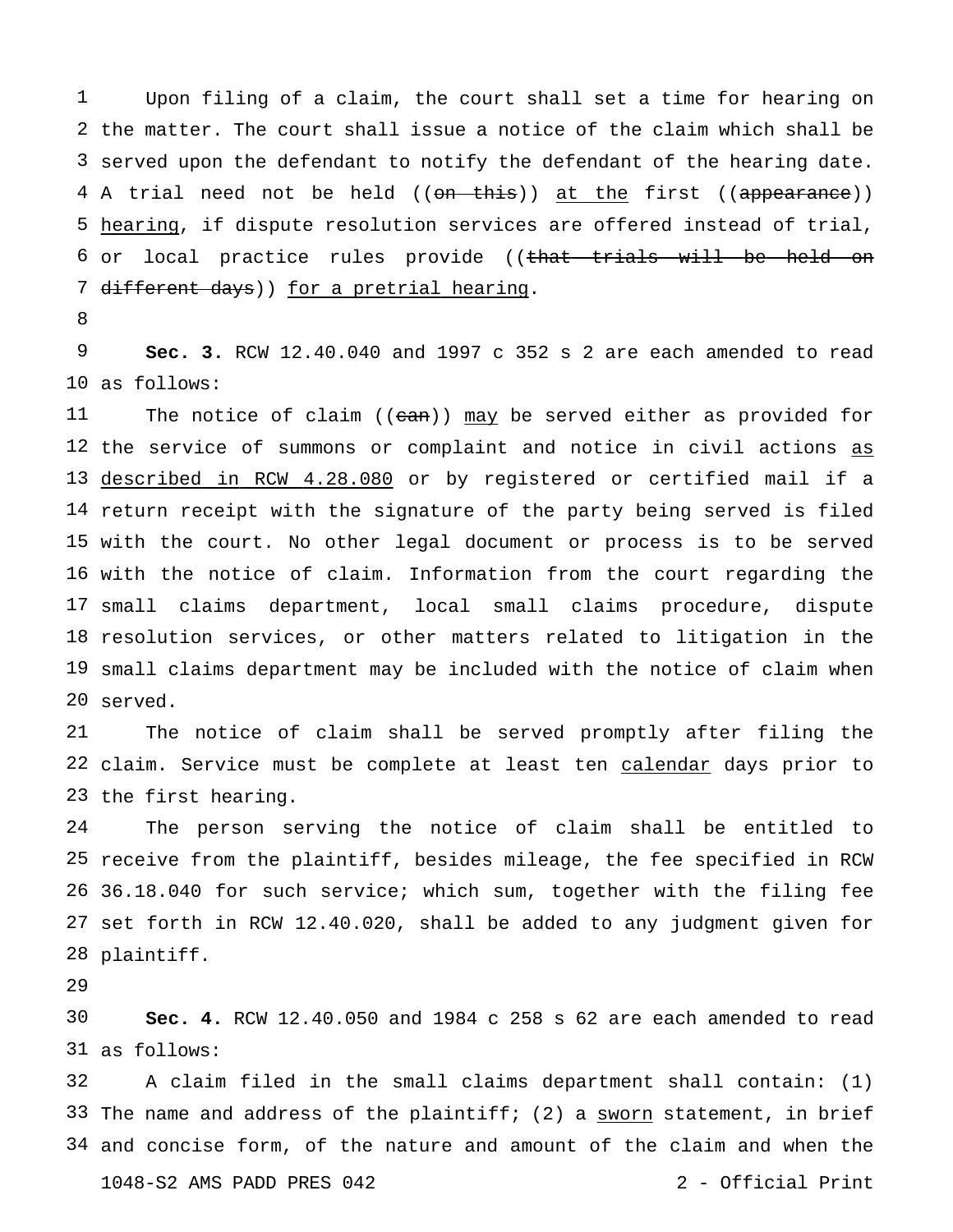claim accrued; and (3) the name and residence of the defendant, if known to the plaintiff, for the purpose of serving the notice of claim on the defendant.

 as follows: **Sec. 5.** RCW 12.40.105 and 2004 c 70 s 1 are each amended to read

 or within the period otherwise ordered by the court, the judgment shall be increased by: (1) An amount sufficient to cover costs of certification of the judgment under RCW 12.40.110; (2) the amount 11 specified in RCW 36.18.012(2))) (1) At any time after the judge's entry of judgment in a small claims action, the judgment shall be certified as a district court civil judgment upon the payment of an amount sufficient to cover the costs of certification. ((<del>If the losing party fails to pay the judgment within thirty days</del>

 certifying the judgment as provided in subsection (1) of this section; 17 (b) the amount specified in RCW 36.18.012(2); (c) any post judgment 18 interest provided for in RCW 4.56.110 and 19.52.020; and ((<del>(3)</del>)) (d) any other costs incurred by the prevailing party to enforce the judgment, including but not limited to reasonable attorneys' fees, without regard to the jurisdictional limits on the small claims department. (2) The judgment shall be increased by: (a) The costs of

 24 judgment on the judgment docket of the district court; and, as in other judgments of district courts, once the judgment is entered on 26 the district court's docket garnishment, execution, and other process 27 on execution provided by law may issue thereon. (3) The clerk of the small claims department shall enter the civil

 provided to the prevailing party for no additional fee. (4) A certified copy of the district court judgment shall be

 court civil judgment or a certified copy of the district court judgment with superior courts for entry in the superior courts' lien 33 dockets with like effect as in other cases. (5) The prevailing party may file a transcript of the district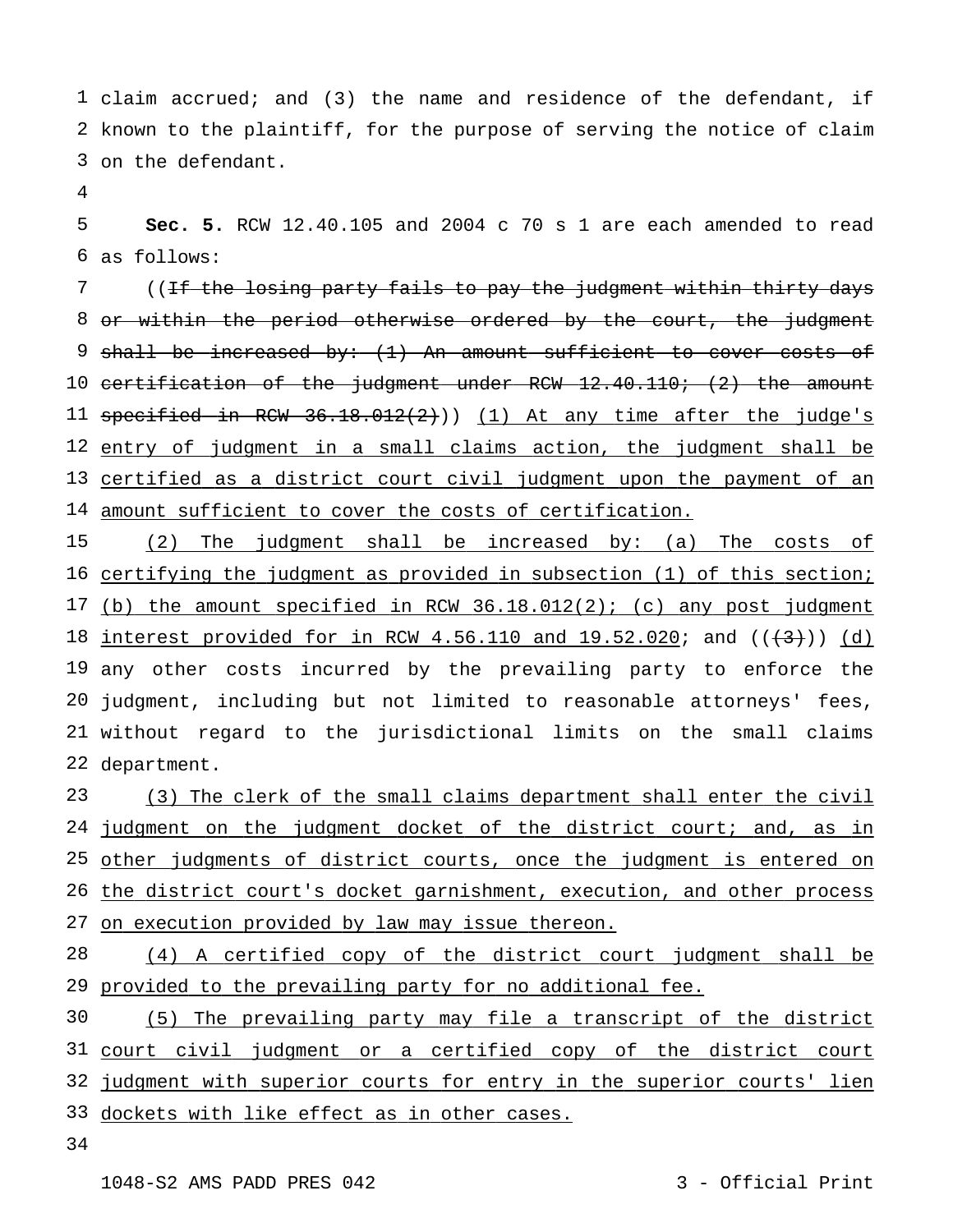as follows: **Sec. 6.** RCW 12.40.120 and 1997 c 352 s 4 are each amended to read

 department of the district court where the amount claimed was less than two hundred fifty dollars. No appeal shall be permitted by a party who requested the exercise of jurisdiction by the small claims department where the amount claimed by that party was less than one thousand dollars. A party in default may seek to have the default 9 judgment set aside according to the civil court rules applicable to setting aside judgments in district court. No appeal shall be permitted from a judgment of the small claims

 to read as follows: NEW SECTION. **Sec. 7.** A new section is added to chapter 12.40 RCW

 prevailing party shall file a satisfaction of such judgment with all courts in which the judgment was filed. If the prevailing party fails to file proof of satisfaction of the judgment, the party paying the judgment may file such notice with all courts in which the judgment was filed. If the prevailing party receives payment of the judgment, the

 $2.0$ 

 as follows: **Sec. 8.** RCW 4.56.200 and 2012 c 133 s 1 are each amended to read

 shall commence as follows: The lien of judgments upon the real estate of the judgment debtor

 or filed in the county in which the real estate of the judgment debtor 27 is situated, from the time of the entry or filing thereof; (1) Judgments of the district court of the United States rendered

 real estate of the judgment debtor is situated, from the time of the filing by the county clerk upon the execution docket in accordance with RCW 4.64.030; (2) Judgments of the superior court for the county in which the

 in any county in this state other than that in which the real estate of the judgment debtor to be affected is situated, judgments of the 1048-S2 AMS PADD PRES 042 4 - Official Print (3) Judgments of the district court of the United States rendered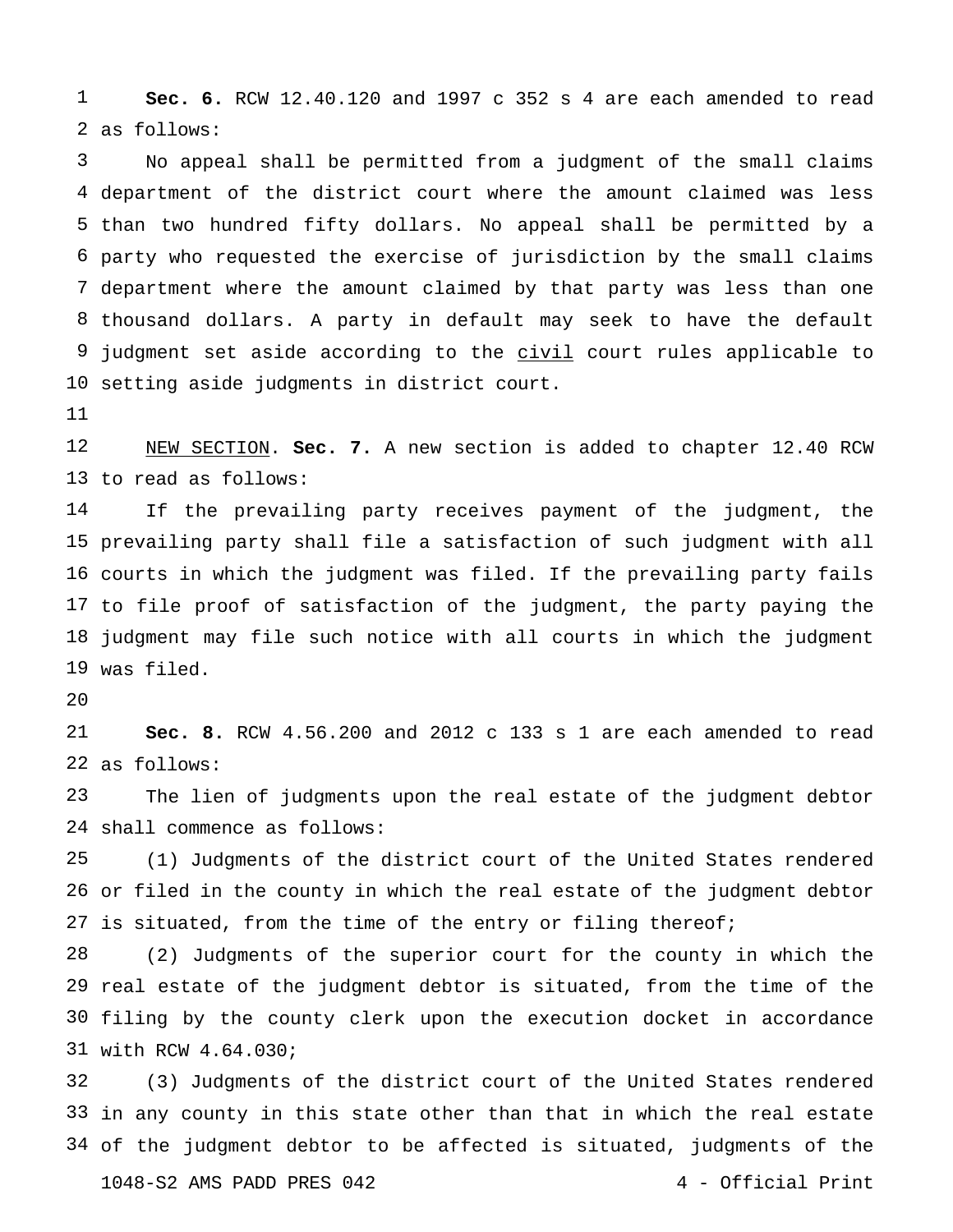supreme court of this state, judgments of the court of appeals of this state, and judgments of the superior court for any county other than that in which the real estate of the judgment debtor to be affected is situated, from the time of the filing of a duly certified abstract of such judgment with the county clerk of the county in which the real estate of the judgment debtor to be affected is situated, as provided in this act;

 as a foreign judgment in a superior court in the county in which the real estate of the judgment debtor is situated, from the time of the filing of a duly certified district court judgment or duly certified transcript of the docket of the district court with the county clerk of the county in which such judgment was rendered or filed, and upon such filing said judgment shall become to all intents and purposes a judgment of the superior court for said county; and (4) Judgments of a district court of this state rendered or filed

 in a superior court in any other county in this state than that in which the real estate of the judgment debtor to be affected is situated, a transcript of the docket of which has been filed with the county clerk of the county where such judgment was rendered or filed, from the time of filing, with the county clerk of the county in which the real estate of the judgment debtor to be affected is situated, of a duly certified abstract of the record of said judgment in the office of the county clerk of the county in which the certified transcript of the docket of said judgment of said district court was originally filed. (5) Judgments of a district court of this state rendered or filed

 amended to read as follows: **Sec. 9.** RCW 43.79.505 and 2011 1st sp.s. c 44 s 6 are each

 state treasury, subject to appropriation. All receipts from the 32 surcharges authorized by RCW 3.62.060(2),  $12.40.020((+2))$ , 36.18.018(4), and 36.18.020(5) shall be deposited in this account. Moneys in the account may be spent only after appropriation.The judicial stabilization trust account is created within the

1048-S2 AMS PADD PRES 042 5 - Official Print